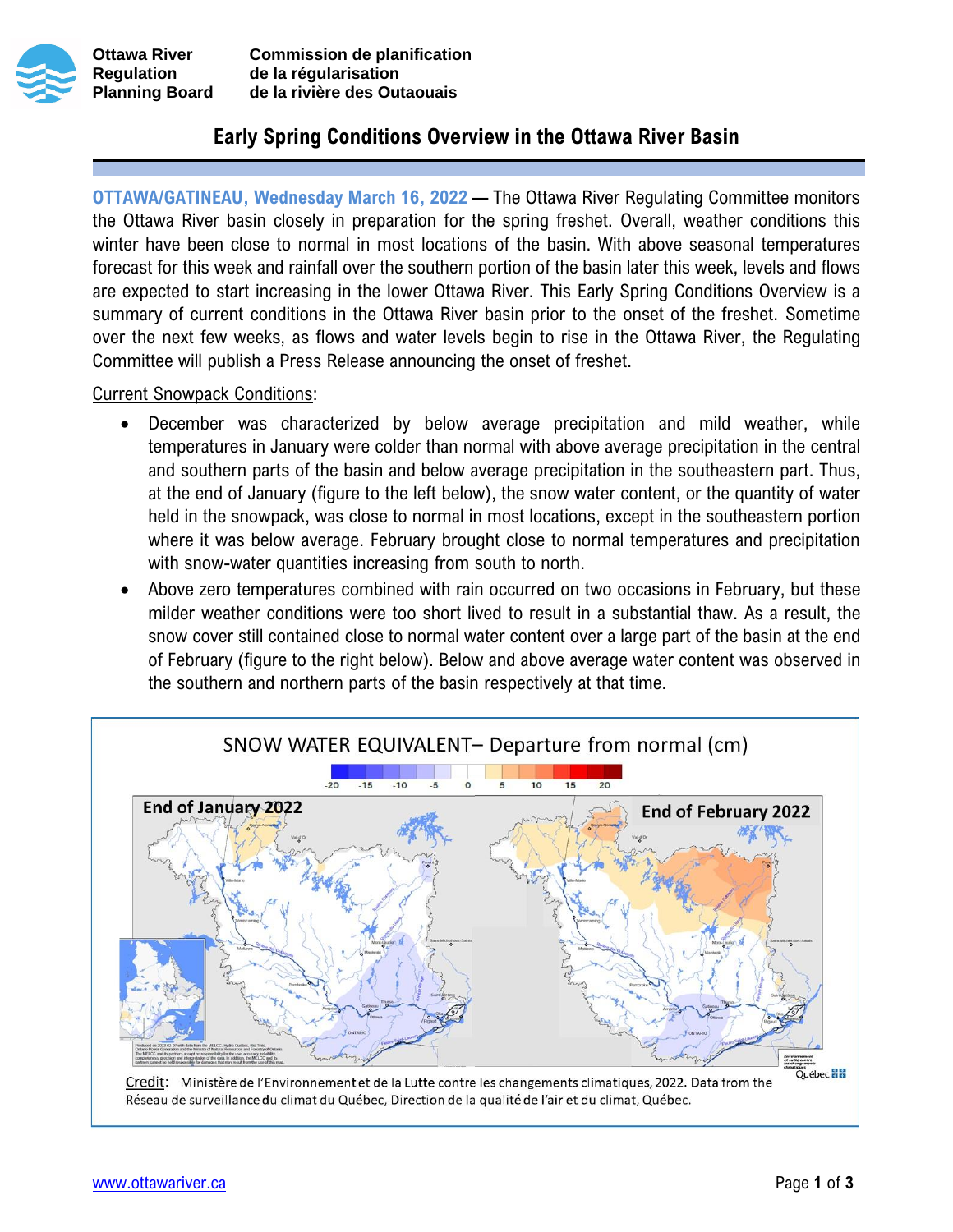## Reservoir Regulation Strategy / Current Level and Flow Conditions:

- The principal reservoirs located in the northern part of the Ottawa River basin are essentially empty as shown in the figure below and are ready to retain spring runoff once the freshet begins in those upstream areas.
- The levels and flows on the main stem of the river from Lake Timiskaming down to the Montreal area have been below normal in most locations over the last few weeks due to below average baseflow (which is groundwater discharging back to the stream system) and the absence of a substantive thaw this winter. With warm weather forecasted in the short term and rainfall forecasted for March 19 over a portion of the basin, levels and flows are expected to increase slightly over the next few days. Flows and levels are expected to remain close to normal for this time of the year over the coming week, based on the current short-term weather forecast.



## Longer-term Overview:

- While there is higher than average water content in the snow pack in the northern headwater areas of the Ottawa, Gatineau and Lièvre rivers, these areas drain into large reservoirs where it is possible to retain a large portion of the runoff.
- It is too early to forecast peak river conditions, including the timing of the start of the spring freshet and the magnitude of the peak. At this time, there are no indicators of concern; the snow over a large part of the basin has near-average water content, and flows and levels in several locations along the main stem of the river are below average. Additionally, the weather forecast calls for a return to seasonally cooler weather in the coming week, which is a positive indicator for a slow start to the freshet season.